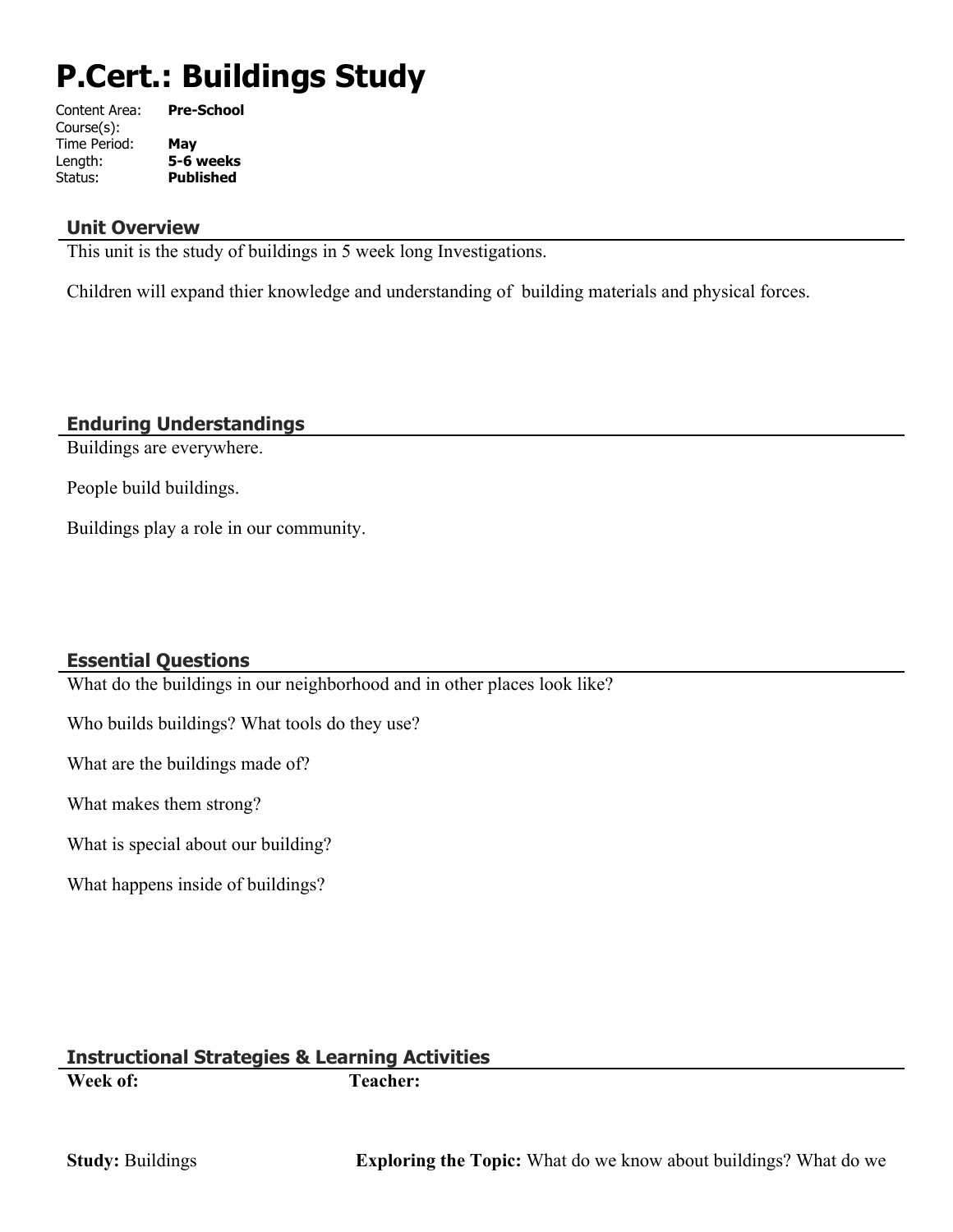|                | <b>Monday</b>                                                             | Tuesday                                                               | Wednesday                                               | Thursday                                                                | Friday                                                                                  |
|----------------|---------------------------------------------------------------------------|-----------------------------------------------------------------------|---------------------------------------------------------|-------------------------------------------------------------------------|-----------------------------------------------------------------------------------------|
| <b>Areas</b>   | <b>Interest</b> Library: books about<br>building and<br>construction      | Art: pictures of<br>buildings                                         | different kinds of<br>open-ended                        | Toys and Games: Blocks: pictures of<br>buildings                        | Art: magazines<br>with pictures of<br>buildings; scissors                               |
|                | Blocks: pictures of<br>buildings                                          | Computer: ebook<br>version of The Three<br>Little Pigs                | connecting blocks                                       | Computer: ebook<br>version of The<br>Three Little Pigs                  | Computer: ebook<br>version of The<br>Three Little Pigs                                  |
|                | Computer: ebook<br>version of The Three<br>Little Pigs                    |                                                                       |                                                         |                                                                         |                                                                                         |
| Large<br>Group | Song: "Scat Singing" Game: Going on a                                     | Journey                                                               | Poem: "A<br>Building My<br>Size"                        | Movement: Skating Poem: "A                                              | Building My<br>Size"                                                                    |
|                | Discussion and<br><b>Shared Writing:</b><br>Taking a Look at<br>Buildings | Discussion and<br>Shared Writing:<br>Exploring Our<br><b>Building</b> | Discussion and<br>Shared Writing:<br>Parts of Buildings | Discussion and<br>Shared Writing:<br>What We Know<br>About<br>Buildings | Discussion and<br>Shared Writing:<br>What Do We<br>Want to Find Out<br>About Buildings? |
| Read-<br>Aloud | The Three Little Pigs The Three Little                                    | Pigs                                                                  | Changes, Changes The Three Little                       | Pigs                                                                    | Keep Counting                                                                           |
| Small<br>Group | Option 1: More or<br><b>Fewer Towers</b>                                  | Option 1:<br>Dinnertime                                               | Option 1:<br>Counting $\&$<br>Comparing                 | Option 1: Alphabet   Option 1:<br>Cards                                 | Dramatic Story<br>Retelling                                                             |
|                | Option 2: Which Has Option 2: Let's Go<br>More?                           | Fishing                                                               | Option 2:<br>Counting $\&$                              | Option 2: Buried<br>Treasures                                           | Option 2:<br>Clothesline<br>Storytelling                                                |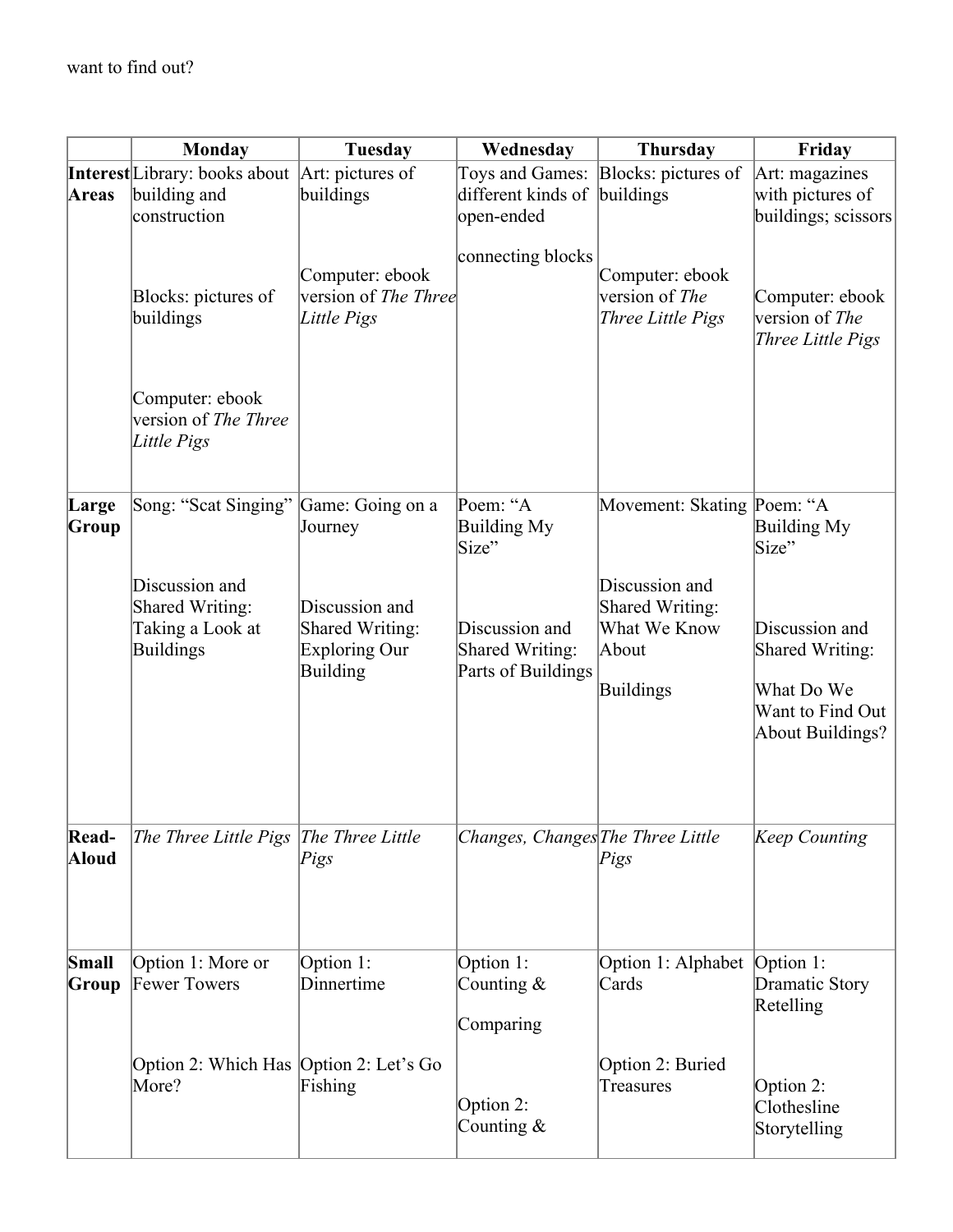|                                                                                                                 | Comparing |  |
|-----------------------------------------------------------------------------------------------------------------|-----------|--|
|                                                                                                                 |           |  |
|                                                                                                                 |           |  |
| <b>Outdoor Experiences:</b> Large Outdoor Blocks; Hopping                                                       |           |  |
|                                                                                                                 |           |  |
| <b>Family Partnerships:</b> Send home a letter to families introducing the study. Invite families to contribute |           |  |
| pictures of buildings in their neighborhoods. Invite family members to accompany the class on the               |           |  |
| neighborhood walk next week. Invite families to access the ebooks, The Three Little Pigs and Keep Counting.     |           |  |
| <b>Wow! Experiences:</b> Tuesday—A walk around the outside of your school building                              |           |  |

### **Week of: Teacher:**

Study: Buildings<br>places look like?

**Investigation:** 1. What do buildings in our neighborhood and in other

|                   | <b>Monday</b>                                                                          | Tuesday                                                                                                                                                                                                         | Wednesday                                                                                                                                                           | Thursday                                                                                                                                              | Friday               |
|-------------------|----------------------------------------------------------------------------------------|-----------------------------------------------------------------------------------------------------------------------------------------------------------------------------------------------------------------|---------------------------------------------------------------------------------------------------------------------------------------------------------------------|-------------------------------------------------------------------------------------------------------------------------------------------------------|----------------------|
| Interest<br>Areas | Library: props<br>and materials<br>for retelling <i>The</i> ended<br>Three Little Pigs | Toys and Games:<br>different open-<br>connecting<br>blocks, e.g., ones<br>that children have add farm animals<br>neither seen nor<br>played with<br>Computer: ebook<br>version of <i>House</i> ,<br>Sweet House | Blocks: props related to<br>buildings in your<br>neighborhood, e.g., if you<br>saw a fire station on the<br>walk yesterday, add fire<br>helmets; if you saw a farm, | Library: books<br>with pictures of scissors<br>buildings in<br>other places<br>Computer:<br>ebook version of<br>Buildings,<br>Buildings,<br>Buildings | Art: magazines;      |
| Large<br>Group    | Song: "My<br>Body Jumps"                                                               | $Derry-O"$                                                                                                                                                                                                      | Song: "Hi-Ho, the Movement: Let's Stick<br>Together                                                                                                                 | Movement: The Poem: "Two<br>Kids Go<br>Marching In                                                                                                    | Plump<br>Armadillos" |
|                   | Discussion and                                                                         | Discussion and<br>Shared Writing: Shared Writing:                                                                                                                                                               | Discussion and Shared<br>Writing: Taking a Closer                                                                                                                   | Discussion and Discussion and                                                                                                                         |                      |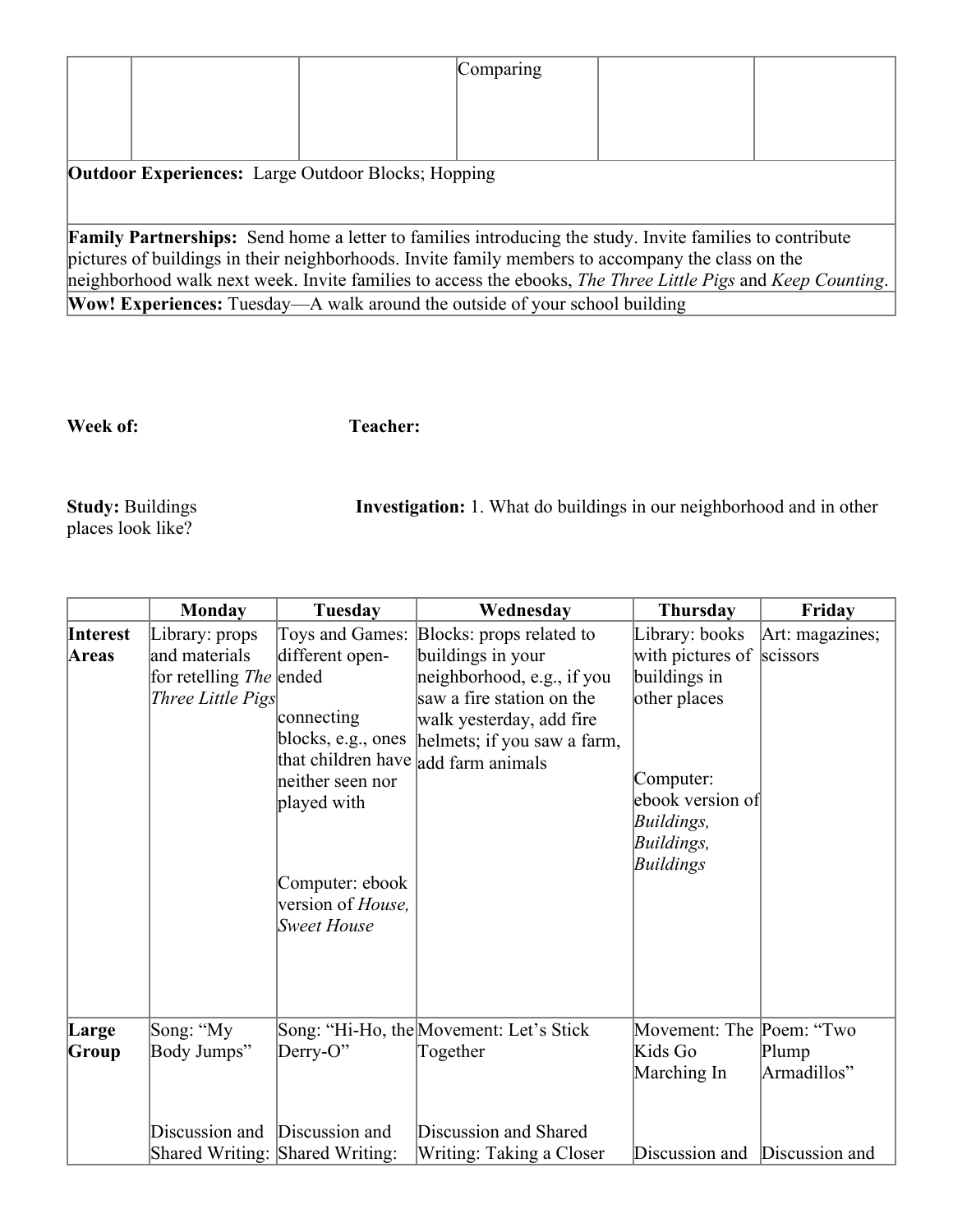|                | Preparing for<br>the Site Visit                                                                                 | Making Building<br>Predictions               | Look                                                                                                                                                                                                                                                                                                                        | Shared Writing:<br>All Kinds of<br>Homes                                    | Shared Writing:<br>Alike and<br>Different                             |
|----------------|-----------------------------------------------------------------------------------------------------------------|----------------------------------------------|-----------------------------------------------------------------------------------------------------------------------------------------------------------------------------------------------------------------------------------------------------------------------------------------------------------------------------|-----------------------------------------------------------------------------|-----------------------------------------------------------------------|
| Read-<br>Aloud | A Chair for My<br>Mother                                                                                        | House, Sweet<br>House                        | A Chair for My Mother                                                                                                                                                                                                                                                                                                       | Buildings,<br>Buildings,<br>Buildings                                       | A Chair for My<br>Mother                                              |
| Small<br>Group | Option 1: We're Option 1: Story<br>Going on an<br>Adventure<br>Option 2:<br>Adventure<br><b>Obstacle Course</b> | Problems<br>Option 2: Nursery<br>Rhyme Count | Option 1: Rhyming Riddles<br>Option 2: Rhyming Tubs                                                                                                                                                                                                                                                                         | Option 1:<br>Letters, Letters,<br>Letters<br>Option 2:<br>Making My<br>Name | Option 1:<br>Patterns<br>Option 2:<br>Patterns on<br><b>Buildings</b> |
|                | <b>Outdoor Experiences: Exploring Pathways</b>                                                                  |                                              |                                                                                                                                                                                                                                                                                                                             |                                                                             |                                                                       |
| Buildings.     |                                                                                                                 |                                              | Family Partnerships: Do you (or does anyone you know) work on designing, constructing, or maintaining<br>buildings? If so, we would like to invite you visit our class on Tuesday of next week so the children can<br>interview you. Also, please access the following ebooks: House, Sweet House and Buildings, Buildings, |                                                                             |                                                                       |

**Wow! Experiences:** Tuesday—A walk around the neighborhood to look at different buildings

**Week of:** Teacher:

**Study:** Buildings **Investigation:** 2. Who builds buildings? What tools do they use?

| Monday                                                            | Tuesday | Wednesdav | Thursdav            | Friday          |
|-------------------------------------------------------------------|---------|-----------|---------------------|-----------------|
| <b>Interest</b> Blocks: measuring Blocks: tool belt; Art: hammer; |         |           | Blocks: blueprints: | Sand and Water: |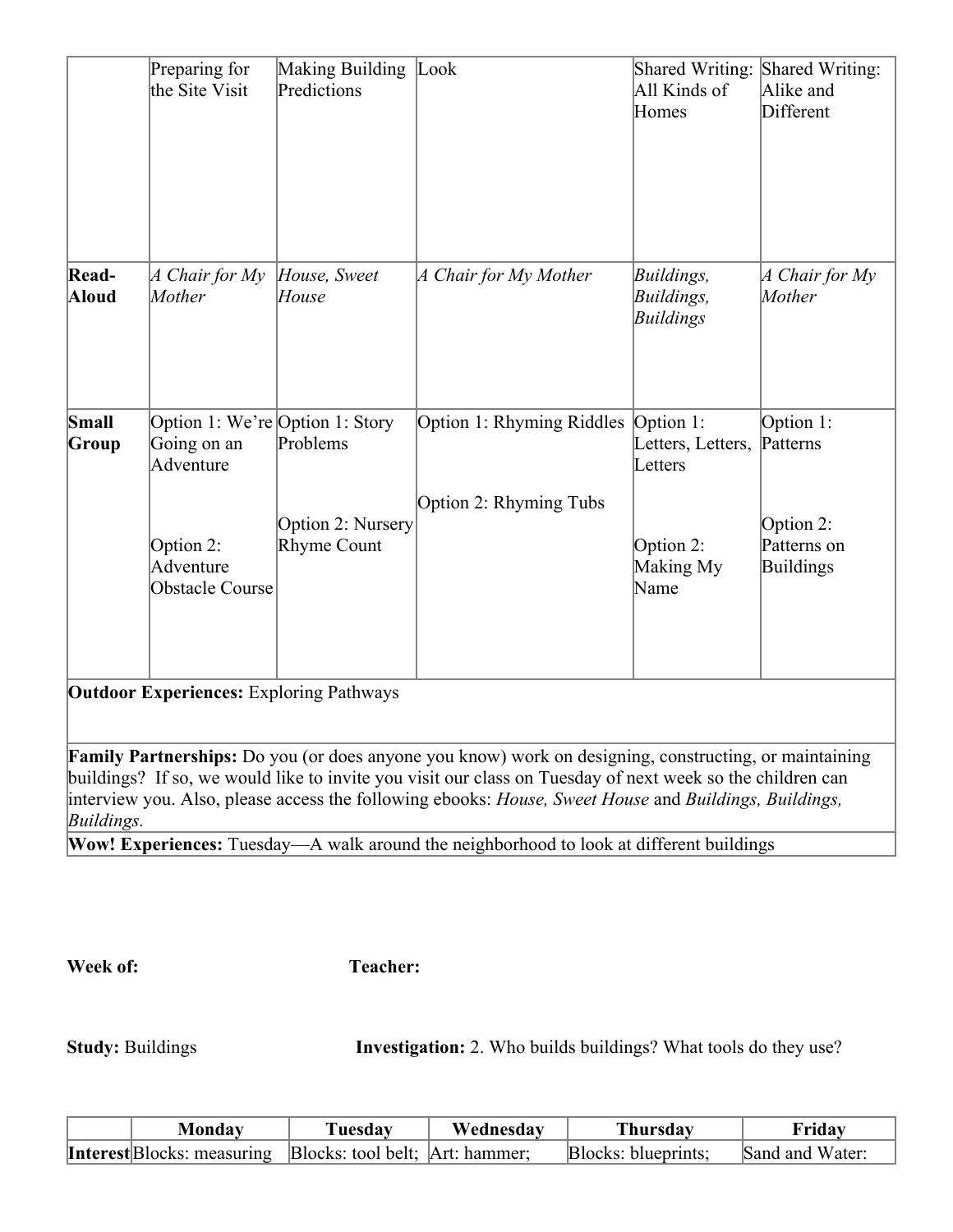| <b>Areas</b>   | tapes; carpenter's<br>rulers; T-squares                        | hard hat; toolkit                                            | nails; soft wood,<br>such as pine                                | building floor plans;<br>clipboards; paper and<br>pencils; digital camera      | small construction<br>vehicles  |
|----------------|----------------------------------------------------------------|--------------------------------------------------------------|------------------------------------------------------------------|--------------------------------------------------------------------------------|---------------------------------|
|                | Computer: ebook<br>version of <i>Build It</i><br>From A to $Z$ |                                                              | Computer: ebook<br>version of <i>Build It</i><br>From $A$ to $Z$ |                                                                                |                                 |
| Large<br>Group | Game: What's<br>Inside the Box?                                | Song: "This Is the Song: "The<br>Way"                        | People in Your<br>Neighborhood"                                  | Song: "Pound the<br>Nail"                                                      | Song: "What Is My<br>Job?"      |
|                | Discussion and<br>Shared Writing:<br>Who Builds<br>Buildings?  | Discussion and<br>Shared Writing:<br><b>Expert Interview</b> | Discussion and<br>Shared Writing:<br>Tools                       | Discussion and Shared Discussion and<br>Writing: Building Jobs Shared Writing: | <b>Builders Staying</b><br>Safe |
| Read-<br>Aloud | Build It From A to $Z$ Building a House Build It From A        |                                                              | to $Z$                                                           | Changes, Changes                                                               | The Three Little<br>Javelinas   |
| Small<br>Group | Option 1:<br>Bookmaking                                        | Option 1:<br>Bookmaking                                      | Option 1:<br>Alphabet Books                                      | Option 1: Show Me<br>Five                                                      | Option 1: Cube<br><b>Trains</b> |
|                | Option 2: Desktop<br>Publishing                                | Option 2:<br>Desktop<br>Publishing                           | Option 2:<br>Alphabet Books<br>and Tools                         | Option 2: Guessing Jar Option 2: Action                                        | Patterns                        |

**Outdoor Experiences:** Observing a Building's Shadow; Jump the River

**Family Partnerships:** We'd like to invite family members to join our class on a walk next Tuesday to explore the materials used to construct the buildings in our neighborhood and identify problems. Also, please access the ebook, *Build It From A to Z*.

**Wow! Experiences:** Tuesday—Visit from someone who works in the construction field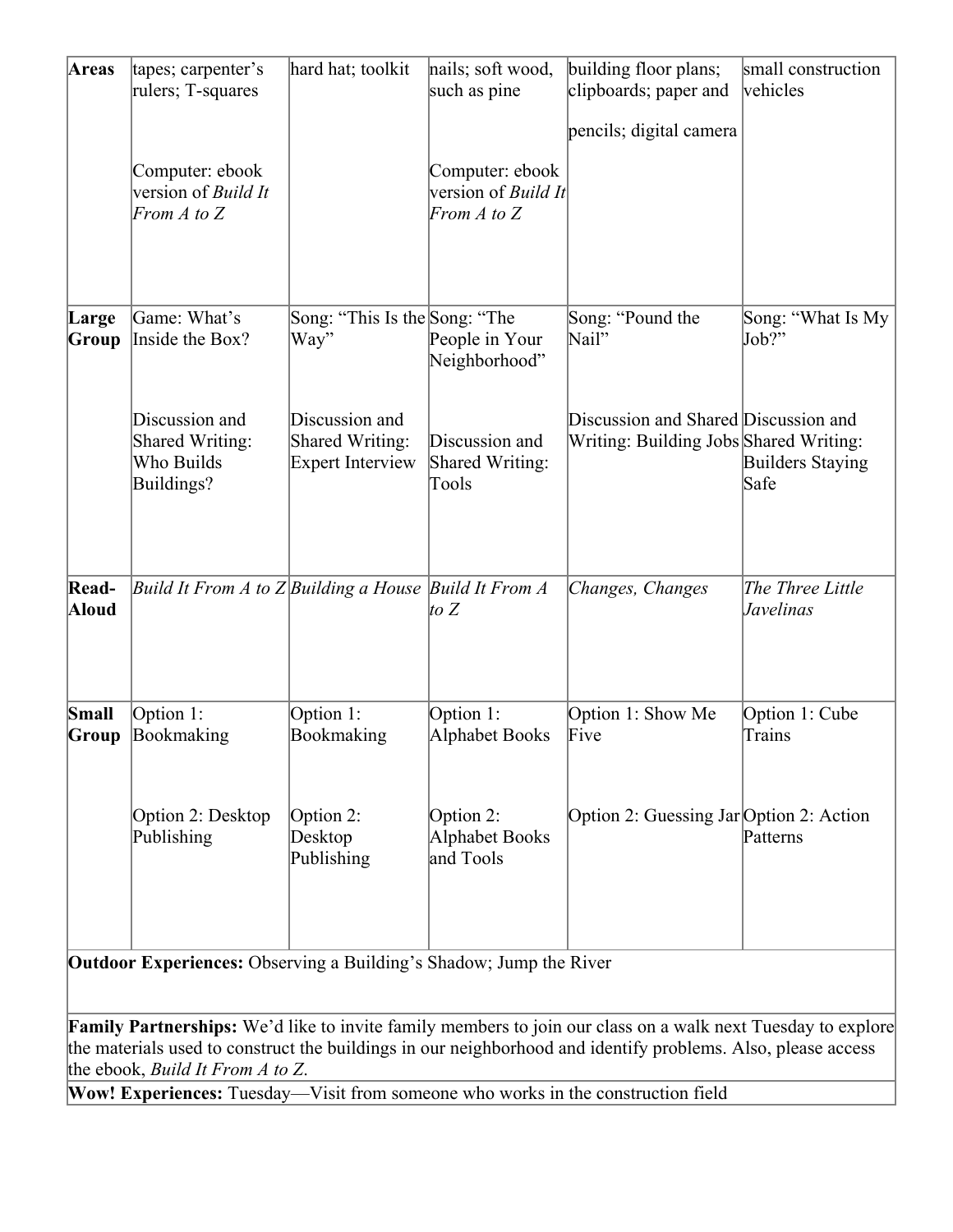Study: Buildings<br>strong?

**Investigation:** 3. What are buildings made of? What makes them

|                       | <b>Monday</b>                                                                                                                 | <b>Tuesday</b>                                                                                                  | Wednesday                                                                   | Thu                                           |
|-----------------------|-------------------------------------------------------------------------------------------------------------------------------|-----------------------------------------------------------------------------------------------------------------|-----------------------------------------------------------------------------|-----------------------------------------------|
| <b>Areas</b>          | <b>Interest</b> Discovery: sample building<br>materials, e.g., brick, wood, steel,<br>and cinder block; magnifying<br>glasses | Toys and Games: collections of<br>building samples, e.g., paint sample<br>cards, carpet sample books, and tiles | Art: craft sticks;<br>molding clay                                          | Block: unit<br>building ma                    |
|                       | Computer: ebook version of Build<br>It From $A$ to $Z$                                                                        |                                                                                                                 | Computer: ebook Discovery:<br>version of <i>Build</i><br>It From $A$ to $Z$ | that the chil<br>yesterday in                 |
| Large<br>Group        | Song: "Bouncing Big Brown<br>Balls"                                                                                           | Game: Walk Around the Shapes                                                                                    | Movement: My<br><b>Body Jumps</b>                                           | Movement:<br>Circle                           |
|                       | Discussion and Shared Writing:<br>What Are Buildings Made Of?                                                                 | Discussion and Shared Writing:<br>Preparing for the Site Visit                                                  | Discussion and<br>Shared Writing:<br><b>Strong Buildings</b>                | Discussion<br>Writing: St<br><b>Buildings</b> |
| Read-<br><b>Aloud</b> | The Three Little Javelinas                                                                                                    | Building a House                                                                                                | Build It From A<br>$\left  \text{to }Z \right $                             | The Three 1<br><i>Javelinas</i>               |
| Small<br>Group        | Option 1: Geoboards                                                                                                           | Option 1: Can We Build it Together? Option 1: I'm                                                               | Thinking of a<br>Shape                                                      | Option $1: V$<br>Container I<br>More?         |
|                       | Option 2: Straw Shapes                                                                                                        | Option 2: Can We Build it Together?<br><b>Construction Sounds</b>                                               | Option 2: Buried<br><b>Shapes</b>                                           | Option 2: $C$                                 |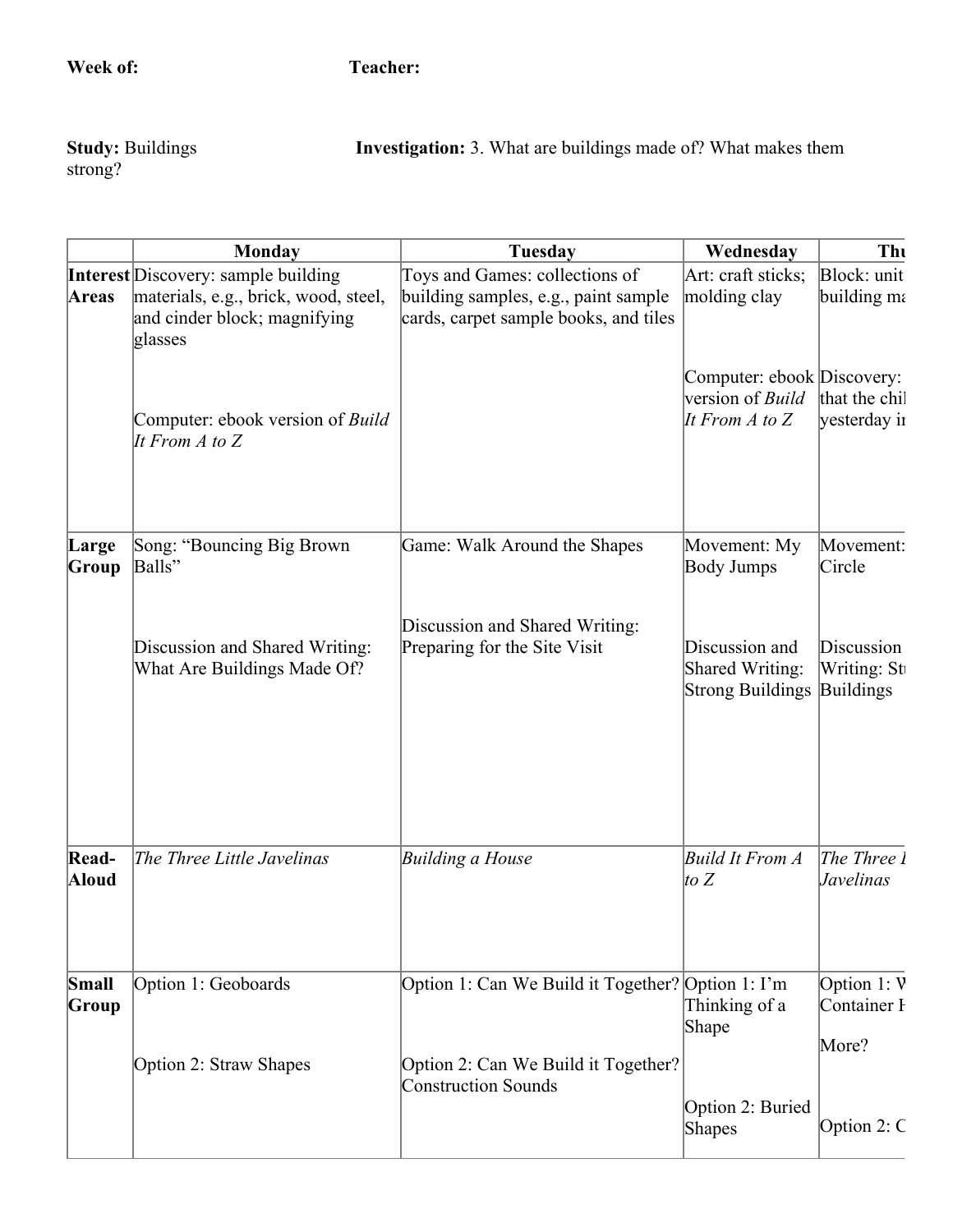**Outdoor Experiences:** Continuing to Observe a Building's Shadow; Follow the Leader

Family Partnerships: We are asking families to bring in large, empty boxes for children to use to construct bui investigation. Also, please access the ebook, *Build It From A to Z.*

**Wow! Experiences:** Tuesday—A walk around the neighborhood to investigate the materials used to construct n and identify problems

#### **Integration of 21st Century Themes and Career Exploration**

Performing assigned classroom jobs and duties

| CRP.K-12.CRP2  | Apply appropriate academic and technical skills.                                   |
|----------------|------------------------------------------------------------------------------------|
| CRP.K-12.CRP4  | Communicate clearly and effectively and with reason.                               |
| CRP.K-12.CRP8  | Utilize critical thinking to make sense of problems and persevere in solving them. |
| CRP.K-12.CRP1  | Act as a responsible and contributing citizen and employee.                        |
| CRP.K-12.CRP12 | Work productively in teams while using cultural global competence.                 |

#### **Technology Integration**

Students will interact with SmartBoard activities.

Students will interact with read-aloud texts both individually and as a large group.

Use of Shutterfly Share Site

Utilize programs on the iPad

Watch and interact with SchoolTube videos.

| TECH.PK.8.4.1        | Use basic technology terms in conversations (e.g. digital camera, battery, screen,<br>computer, Internet, mouse, keyboard, and printer).              |
|----------------------|-------------------------------------------------------------------------------------------------------------------------------------------------------|
| TECH.PK.8.2.5        | Operate frequently used, high quality, interactive games or activities in either screen or<br>toy-based formats.                                      |
| <b>TECH.PK.8.2.3</b> | Turn smart toys on and/or off.                                                                                                                        |
| TECH.PK.8.2.2        | Access materials on a disk, cassette tape, or DVD. Insert a disk, cassette tape, CD-ROM,<br>DVD, or other storage device and press "play" and "stop." |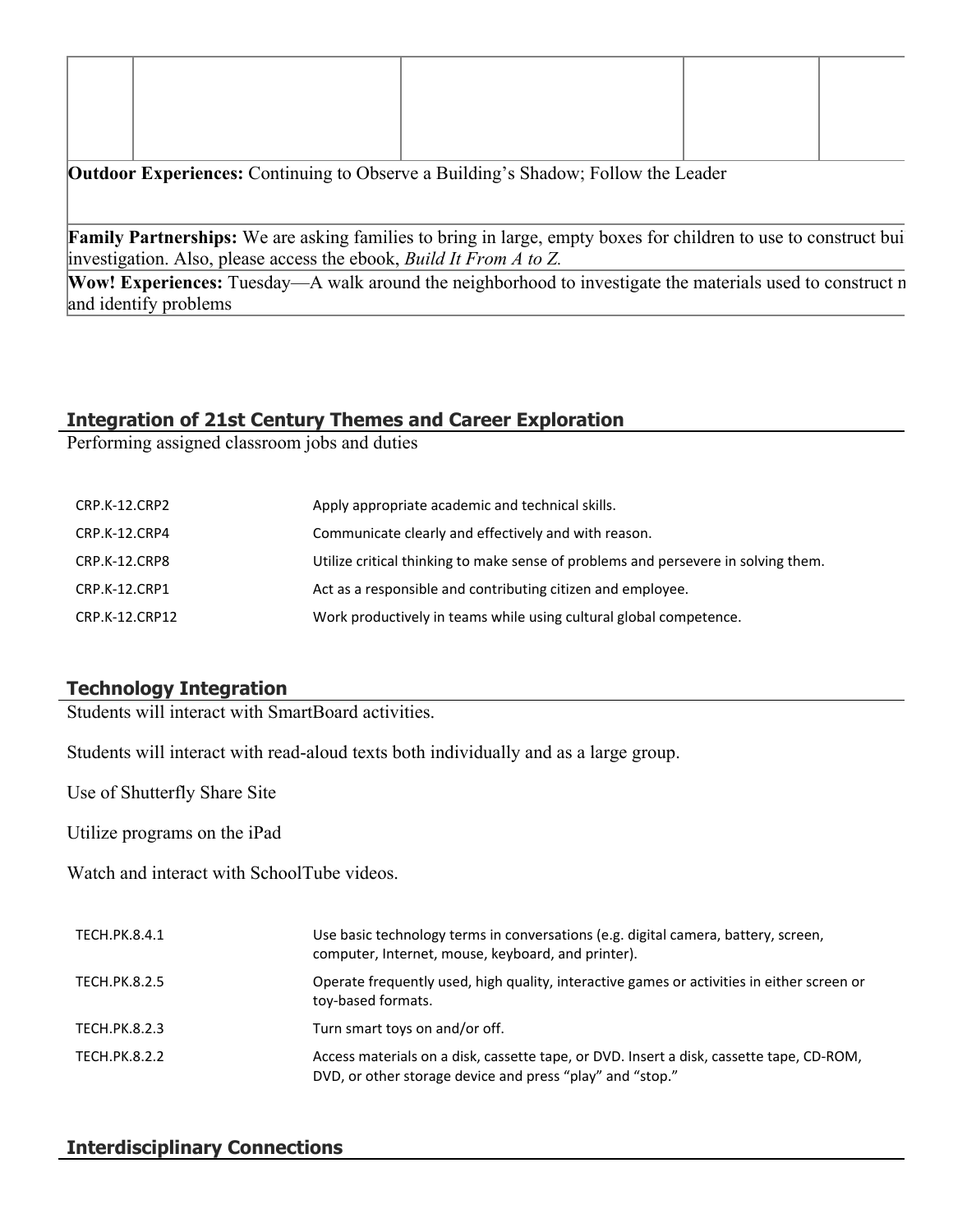Units are interdisciplinary throughout the curriculum.

| MA.PK.4.3     | Children begin to conceptualize measurable attributes of objects.                                                                                                                                                                                                                           |
|---------------|---------------------------------------------------------------------------------------------------------------------------------------------------------------------------------------------------------------------------------------------------------------------------------------------|
| MA.PK.4.4     | Children develop spatial and geometric sense.                                                                                                                                                                                                                                               |
| AL.PK.9.4     | Children apply what they have learned to new situations.                                                                                                                                                                                                                                    |
| SFLS.PK.6.3.1 | Develop an awareness of the physical features of the neighborhood/community.                                                                                                                                                                                                                |
| AL.PK.9.1     | Children demonstrate initiative, engagement, and persistence.                                                                                                                                                                                                                               |
| HPE.PK.2.3.2  | Develop an awareness of warning symbols and their meaning (e.g., red light, stop sign,<br>poison symbol, etc.).                                                                                                                                                                             |
| MA.PK.4.1.5   | Use one to one correspondence to solve problems by matching sets (e.g., getting just<br>enough straws to distribute for each juice container on the table) and comparing amounts<br>(e.g., collecting the number of cubes needed to fill the spaces in a muffin tin with one cube<br>each). |
| AL.PK.9.2     | Children show creativity and imagination.                                                                                                                                                                                                                                                   |
| MA.PK.4.4.1   | Respond to and use positional words (e.g., in, under, between, down, behind).                                                                                                                                                                                                               |
| MA.PK.4.1     | Children begin to demonstrate an understanding of number and counting.                                                                                                                                                                                                                      |
| MA.PK.4.2     | Children demonstrate an initial understanding of numerical operations.                                                                                                                                                                                                                      |
| AL.PK.9.3     | Children identify and solve problems.                                                                                                                                                                                                                                                       |
| SFLS.PK.6.2.3 | Demonstrate appropriate behavior when collaborating with others.                                                                                                                                                                                                                            |

#### **Differentiation**

Students will be offered support and challenges as deemed appropriate.

#### **Modifications & Accommodations**

Pre-school has multiple identification processes and services for students needing support.

#### **Benchmark Assessments**

Teacher created benchmark assessment

# **Formative Assessments**

Teacher observation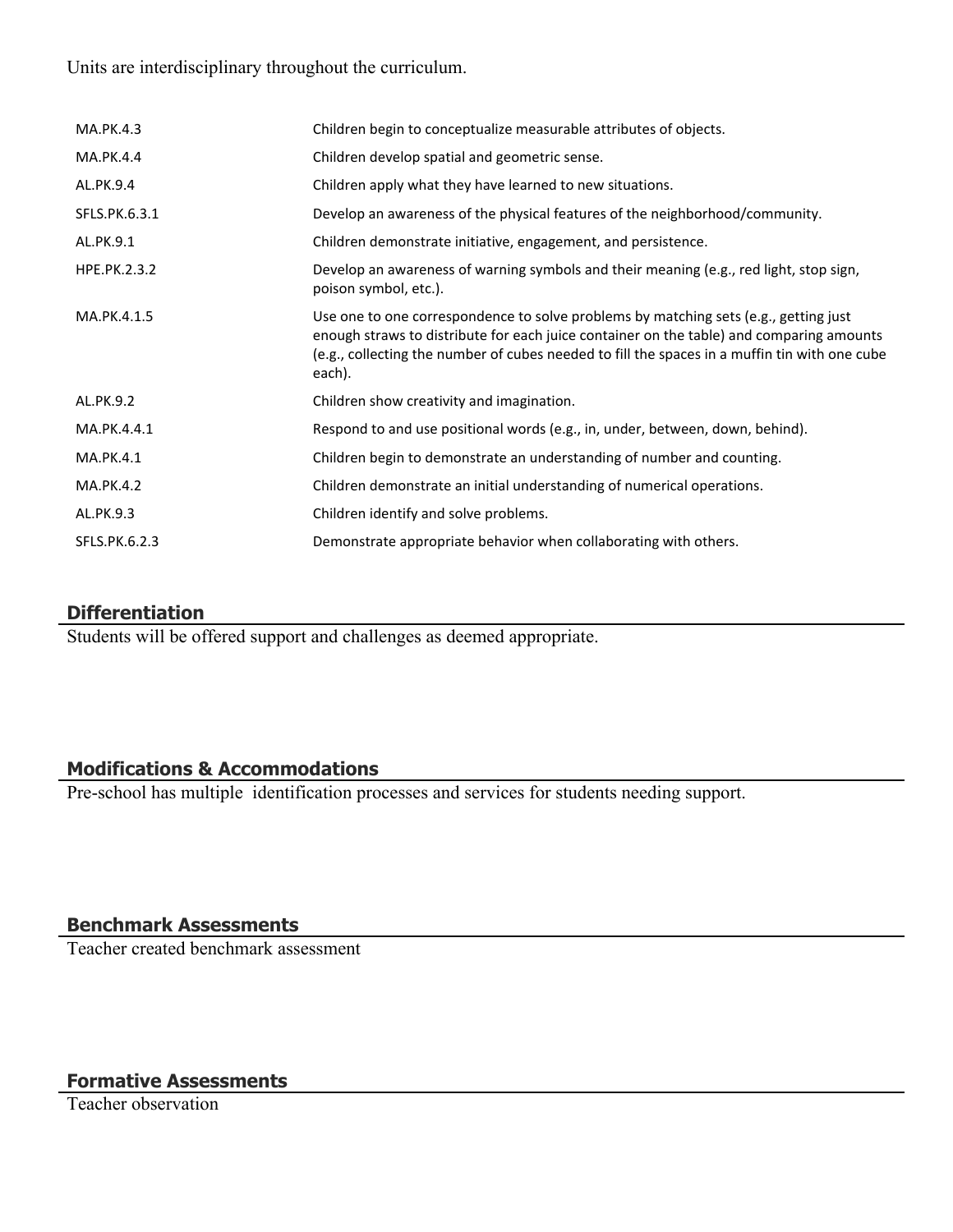#### **Summative Assessments**

Anecdotal record keeping

#### **Instructional Materials**

See items located in lesson plans above.

# **Standards** ELA.PK.RI.PK.4 With prompting and support, ask and answer questions about unfamiliar words in informational text. SOC.PK.6.4 Children develop an awareness of the cultures within their classroom and their community. SOC.PK.6.3.1 Develop an awareness of the physical features of the neighborhood/community. SOC.PK.6.4.1 **Learn about and respect other cultures within the classroom and community.** ELA.PK.RL.PK.1 With prompting and support, ask and answer key elements in a familiar story or poem. ELA.PK.RL.PK.2 With prompting and support, retell familiar stories or poems. ELA.PK.RL.PK.7 With prompting and support, using a familiar storybook, tell how the illustrations support the story. SCI.PK.5.1.1 Display curiosity about science objects, materials, activities, and longer-term investigations in progress (e.g., ask who, what, when, where, why, and how questions during sensory explorations, experimentation, and focused inquiry). SCI.PK.5.1.4 Communicate with other children and adults to share observations, pursue questions, make predictions, and/or conclusions. ELA.PK.RI.PK.7 With prompting and support, tell how the illustrations support the text (information or topic) in informational text. SCI.PK.5.1.5 Represent observations and work through drawing, recording data, and "writing" (e.g., drawing and "writing" on observation clipboards, making rubbings, charting the growth of plants). ELA.PK.RL.PK.10 Actively participate in read aloud experiences using age appropriate literature in individual, small and large groups. ELA.PK.RI.PK.2 With prompting and support, recall important facts from a familiar text. ELA.PK.RL.PK.4 With prompting and support, ask and answer questions about unfamiliar words in a story or poem read aloud. ELA.PK.RL.PK.5 Recognize common types of literature (storybooks and poetry books). ELA.PK.RI.PK.3 With prompting and support, make a connection between pieces of essential information in a familiar text.